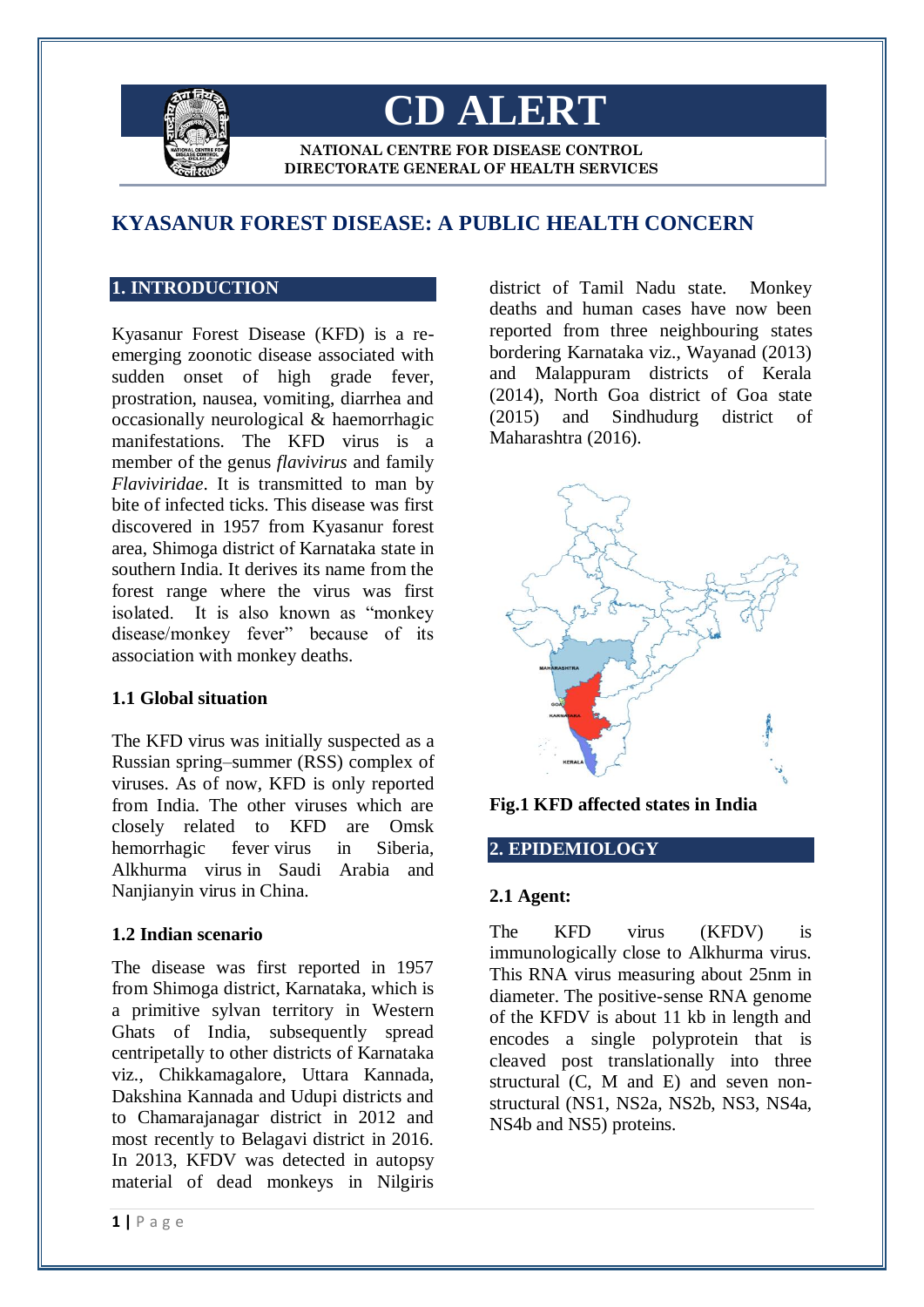#### **2.2 Natural host, reservoir & vector**

A number of forest dwelling small mammals like rodents, shrews, insectivorous bat and many birds maintain the natural enzootic cycle of the virus in the forest ecosystem. The wild primates, black faced langurs (*Semnopithecus entellus*) and red faced bonnet monkeys (*Macaca radiata*) get the virus infection by tick bite and are susceptible to the infection. Man is an incidental dead end host. Cattle are very important in maintaining tick population.

The hard ticks belonging to family *Ixodidae* of the genera *Haemaphysalis* are the reservoirs as well as vectors of the virus. The important ticks known to transmit KFD include: *Haemaphysalis spinigera, H. turturis, H. kyasaurensis, H. kinneari, H. papuana H. wellingtoni, H. minuta, H. cuspidata, H. bispinsosa, Dermacentor auratus and Ixodes petauristae.*

Ticks are obligate haematophagosectoparasites of mammals, birds and reptiles. The major vector ticks *Haemophysalis spinigera* and *H. turturis* found to inhabit the forest floors and vegetation and also infest various small mammals and birds. Humans become infected through the bite of infected unfed nymphs, which appear to be more anthropophilic than mature ticks. The KFD virus is transmitted from infected larva to nymph to adult maintain the transovrial and transtadial transmission of virus in the ecosytem.



**Fig 2: Life Cycle of Hard Tick (**Geevarghese G and Mishra AC **2011)**

#### **2.3 Environmental factors**

The epidemic period usually begins in October or November and peaks from January to April, then declines by May and June. The epidemic/ outbreaks relates to the activity of nymphs, which is very high during November to May. Adult fed female ticks lay eggs, which hatch to larvae under the leaves. They further infest small mammals and monkeys, as well as accidentally infest humans, and feed on their hosts. Subsequently, they mature to nymphs, and the cycle is repeated. Nymphs and adults also transmit the disease to rodents and rabbits by bite, and this rodent–tick cycle continues for more than one lifecycle.





#### **2.4 Mode of transmission:**

KFDV is transmitted by an infected tick, especially nymphal stage ticks. The wild monkeys *Semnopithecus entellus and Macaca radiata*, gets the disease through the bites of infected ticks. Infection causes severe febrile illness in most of the monkeys. When infected monkeys die, the ticks drop from their body, thereby generating "hot spots" of infectious ticks that further spread the disease. Humans can get the disease form an infected tick bite or by contact with an infected animal,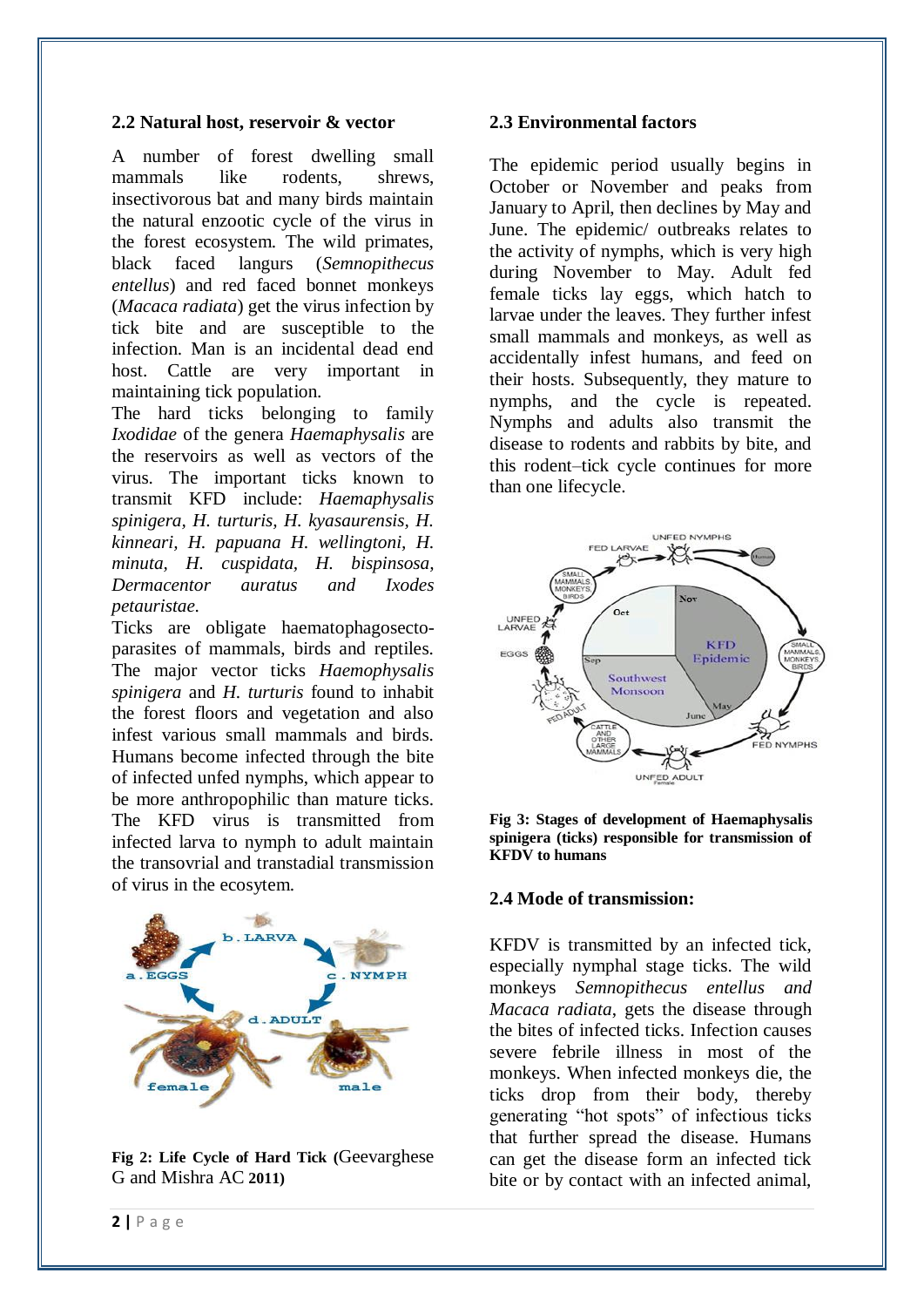such as sick or recently dead monkey. Available epidemiological data does not suggest any human-to-human transmission. However, human cases have been reported in the past while working on this virus in the laboratory.

# **2.5 Incubation period**

Estimated to be between 3-8 days after the bite of an infective tick.

# **3. CLINICAL FEATURES**

Kyasanur forest disease (KFD) usually presents with sudden onset of high-grade fever with chills, intense frontal headache, severe myalgia and body aches. Muscle tenderness, photophobia, nausea, vomiting, and diarrhea are usually seen. Respiratory symptoms like persistent cough, may be present in some cases. Temperature may be as high as  $104^{\circ}$  F/40<sup>o</sup>C, and last for 5-12 days and there is intense prostration. In few cases hemorrhagic symptoms may occur in early stage in the form of bleeding from the nose, gums and intestines as evidenced by hematemesis or fresh blood in the stools. Some patients have persistent cough, with blood-tinged sputum and occasionally substantial hemoptysis but generally resolve soon. There may be cervical, axillary and epi-trochlear lymphadenopathy. A papilo-vesicular lesion in the soft palate is observed as a constant finding in most cases.

In severe cases neurological symptoms like neck stiffness, mental disturbance, coarse tremors, giddiness, and abnormality of reflexes are noted. Un-treated cases rapidly progress to convulsions, coma and death. Few cases show a biphasic picture of illness. The second phase of the illness occurs after the febrile phase, on an average, from day 8 onwards. This phase is initiated by headache, severe prostration progressing to signs and symptoms of central nervous system involvement in very few cases presenting as meningoencephalitis. Hemorrhagic manifestations can occur in both phases, and severe bleeding from various sites can lead to shock and death.

Case fatality is 2-10%. Fatality is higher in the elderly and in patients with co-morbid conditions like - liver diseases (alcoholic) etc.

Differential diagnosis: Dengue/DHF, typhoid, malaria, rickettsial infections, leptospirosis and other viral haemorrhagic fevers.

# **Case definition**

# *Presumptive case:*

A patient of any age presenting with acute onset of high grade fever with any of the following:

Headache/ Myalgia/ Prostration/ Extreme weakness/ Nausea/ Vomiting/ Diarrhea/ Occasionally neurological/ haemorrhagic manifestations.

# AND/ OR

- Rule out common etiologies of acute febrile illness prevalent in the area (Dengue/DHF, typhoid, malaria etc.,)
- History of exposure to tick bite
- Travel and/ or Living in and around forest area where laboratory confirmed KFD cases have been reported previously or an area where recent monkey deaths have been reported\*

# *Confirmed case:*

A presumptive case, which is laboratoryconfirmed by any one of the following assays:

- Detection of KFDV-specific viral RNA by reverse transcription polymerase chain reaction (RT-PCR) or real time RT-PCR from blood or tissues.
- Isolation of KFDV in cell culture or in a mouse model, from blood or tissues.
- Positive for immunoglobulin M (IgM) enzyme-linked immunosorbent assay (ELISA) for KFD. (Considered Lab Confirmed for Operational Purposes)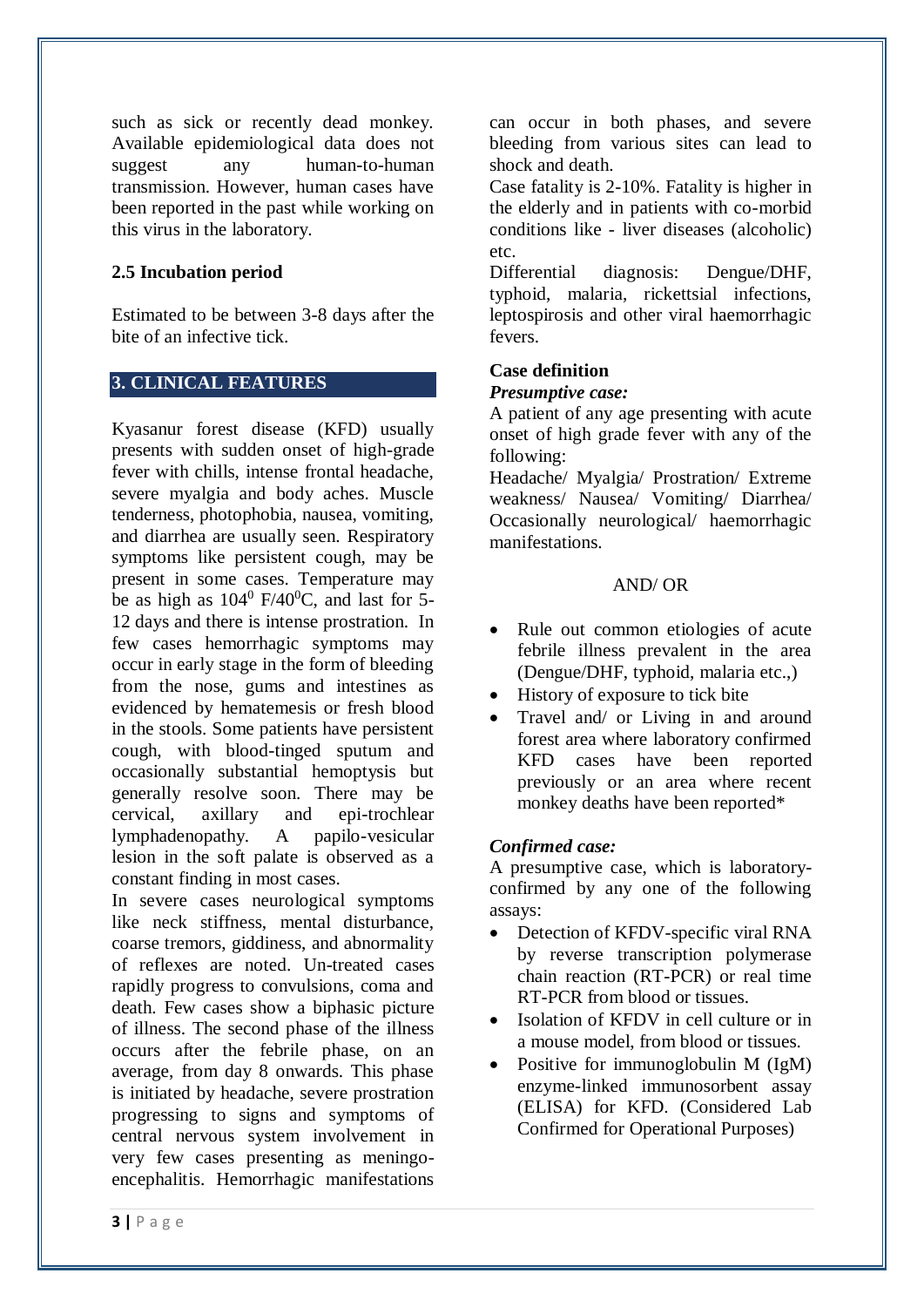\* As per State Government of Karnataka policy, area in a radius of 5 km from where recent monkey deaths have been reported, is considered as potential exposure zone. Local authorities may decide operational zone as per their own requirements.

Note: Suggestive case definitions are provided for the reference. However, local public health experts may be consulted.

# **4 DIAGNOSIS**

Human blood samples, monkey viscera and ticks collected from the field are tested for KFDV. Samples are tested by either real time RT-PCR or IgM ELISA methods. In the acute febrile phase KFD laboratory confirmation is done by real time RT- PCR assay. In the subsequent weeks, it can be confirmed by anti-KFDV IgM ELISA assay.

### **4.1 Sample collection and transportation Collection of serum from suspected patients**

Collect 4-5 ml blood in a plain vial. Separate the serum following standard biosafety precaution.

# **Collection of Monkey viscera**

Collect Brain, Lungs, Heart, Liver and Kidney specimens from the dead monkey following standard biosafety precaution.

# **Tick collection**

Collect nymph tick and keep in a sterilised Polypropylene container. The tubes should be air tight and sealed in plastic bags so that vial should not open during transportation and infected ticks spread in newer areas.

**Sample Storage:** Keep serum of human cases/ viscera of monkeys/ tick samples refrigerated (2-8 degree C) if it is to be processed (or sent to a reference laboratory) within 48 hours. Keep frozen (-10 to -20 degree C), if it is to be processed after a week. The sample can be preserved for extended periods.

**Transportation of the sample to the reference laboratory**: Always use triple layer packaging and ship within 48 hours of collection under cold chain (dry ice or at least with cooling gels). The original samples should be packed, labeled and marked. Always include the completely filled out clinical and epidemiological record.

The designated laboratory for diagnosis and isolation of KFDV in humans, monkey necropsy samples and ticks is:

 National Institute of Virology Microbial Containment Complex, 130/1 Sus Road. Pashan, India Pune 411021 Tel.No.: 91-020-26006390

Fax No.: 91-020-25871895

Also designated laboratories for diagnosis of KFDV in human samples are as follows:

- Virus Diagnostic Laboratory Opp. Scout Bhawan, B H Road, Shimoga, Karnataka State Tel: +91-0812-222050 Email [ddvdlsmg@gmail.com](mailto:ddvdlsmg@gmail.com)
- Manipal Academy of Higher Education (Deemed to be University) Madhav Nagar, Manipal - 576 104 Karnataka State, India. Tel: +91 820 2922663 Fax: +91 820 2922718 Email [virology@manipal.edu](mailto:virology@manipal.edu)

The samples for diagnosis of the disease in suspected human cases can be sent to above-mentioned designated laboratories.

# **4.2 Laboratory techniques**

Detection of KFDV by real-time RT-PCR and RT-PCR. These are the first line of tests for the diagnosis of KFD. Real-time RT-PCR can detect the virus in samples after onset of febrile illness up to the  $8<sup>th</sup>$ day.

KFD IgM antibodies by enzyme-linked immunosorbent assay (ELISA): KFD IgM antibody can be detected from  $5<sup>th</sup>$  day of onset of symptoms till 3 months.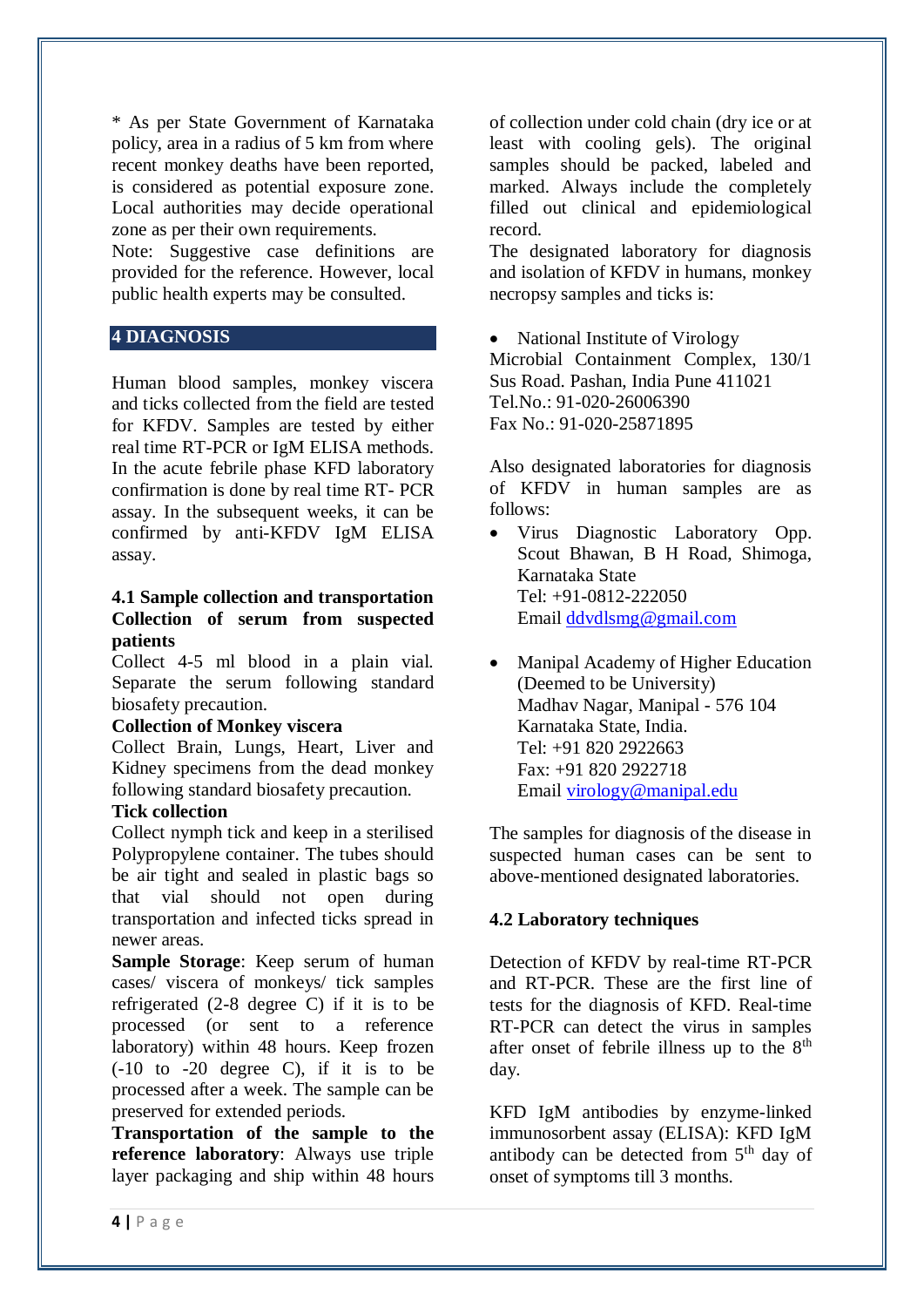Isolation of virus: In patients with KFD infection the level of viremia reaches up to  $3 \times 10^6$  within 3–6 days and remains high detectable level by PCRs up to 8 days of infection. Virus can be isolated by inoculation into infant mice or in cell culture (Vero E6, BHK-21 or Chick embryo cells. Virus isolation from KFDV positive samples should be carried out in BSL-3 laboratory.

# **5. TREATMENT**

No specific treatment for KFD is available; however, prompt symptomatic and supportive therapy including maintenance of hydration, hemodynamic stability and management of neurological symptoms decreases morbidity and mortality.

## **6. PREVENTION AND CONTROL**

#### **6.1 Surveillance:**

KFD surveillance consists of three major components:

- Human surveillance: Early detection of patients, prompt laboratory diagnosis and proper management of patients is very important. Passive routine surveillance and routine review of the surveillance data to be done under IDSP to detect impending outbreaks of KFD. Event-based surveillance of unusual suspected KFD cases/deaths to be done in the control and containment.
- Monkey surveillance: The surveillance on death of monkey/ monkeys in nonendemic as well as endemic areas of KFD to be carried out regularly in real time manner in collaboration with Forest and Veterinary Department. Human cases can be suspected in case of unusual monkey death.
- Tick surveillance: Tick surveillance and tick mapping for identifying

hotspots and tick incrimination studies in KFD prone areas for monitoring tick positivity for KFD to be carried out regularly on periodic basis.

## **6.2 Personal protection:**

Application of repellants such as Dimethylphthalate (DMP), NN-Diethylm-Tolumaide (DEET) and certain other proprietary preparations having these or similar chemicals, e.g. Mylol on the exposed parts is effective from one to a few hours. If the duration of stay inside the forest is longer, more than one application may be necessary. People living in the forest or visiting forest areas should strictly use tick repellents along with personal protection measures (long clothes by covering neck, chest, back, and legs) before going to the forest.

# **6.3 Vaccination**

There is limited availability of information on KFD vaccine for human use in India.

Note: State Government of Karnataka is following KFD vaccination policy in the KFD endemic area, other States reporting KFD may decide respective vaccination policy for KFD accordingly. KFD vaccine is formalin inactivated tissue culture vaccine. It is currently manufactured at Institute of Animal Health & Veterinary Biologicals, Hebbal, Bengaluru for Department of Health & Family Welfare, Government of Karnataka. However, Karnataka government has successfully used KFD vaccines in few affected districts in outbreak situation.

**6.4 IEC:** Routine IEC activities to be conducted by field staff to educate people about disease and make them accept vaccine. There seems to be a need to approach people with focused, sustained innovative local mass media campaigns supplementing traditional interpersonal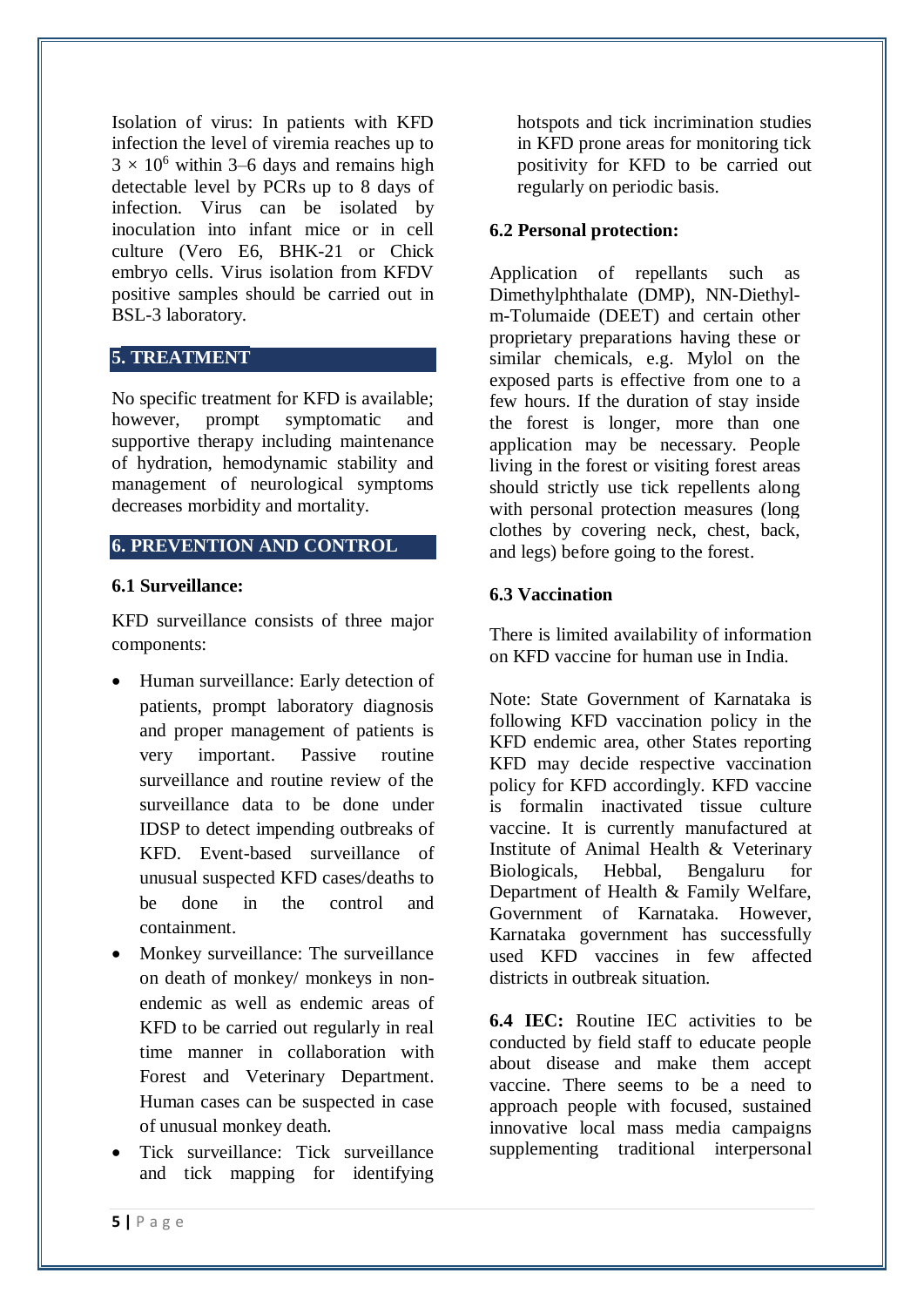Communication for the success of KFD control programme. The IEC can be done by as follows;

- Approaching vaccination campaign in mission mode just like Pulse polio
- Conducting regular annual sensitization program for Veterinary department, Forest department officials, ASHA, Education department and Gram Panchayath officials
- ASHA incentives for assistance during vaccination especially for mobilizing and encouraging public to take vaccine
- Pre-vaccination IEC campaigns
- Intense and focused IEC campaign involving all possible media

#### **6.5 Tick control**

**Source reduction:** The spraying of insecticide like Malathion may be carried out in areas where monkey deaths have been reported within a radius of 50 meters around the spot of the monkey death (Manual on Kyasanur Forest Disease, 2005). It is also effective in forest tracks frequently visited by people for various activities.

**Vector control:** Vector control may be done by dusting with Malathion or by spraying with pyrethroids. Repellents may be used on body/exposed parts during venture into forests. Application of insecticide on cattle can prevent transportation of ticks from forests to dwelling premises.

**Physical control:** Controlled burning of the dry leaves and bushes in the forest boundaries, premises of human habitats.

## **6.6 Inter-sectoral coordination**

KFD has multidimensional risk factors for its transmission and sustenance. Looking at various aspects of KFD epidemiology, inter sectoral coordination is vital to

implement various preventive & control measures effectively. Health department, Veterinary Public Health department, Forest and Wild life departments, Vector control division, District administration, Tribal welfare, Fire control departments, and many more are the key stake holders in its control. Each of the stakeholders has to be clear about their roles and responsibilities. Meticulous division of labour amongst all these departments is essential to have more coordinated efforts. State & district authority should chalk out responsibilities of various departments.



**Fig 4: Kyasanuru Village in Sorab Taluk, Shimoga District of Karnataka.**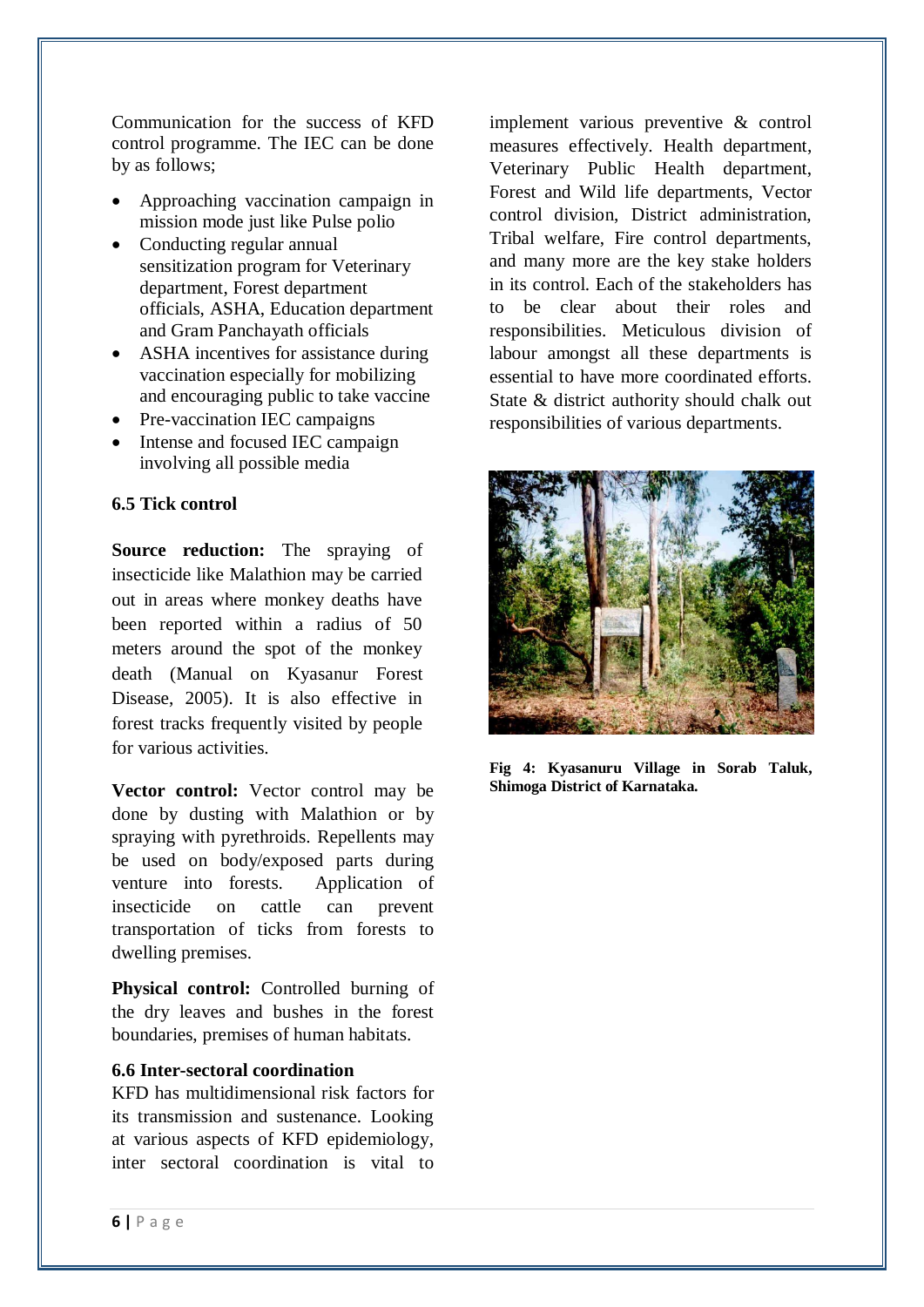| Sr. No           | <b>Department</b>                                         | <b>Responsibilities</b>                                                                                                                                                                                                                                                                                                                                                                                                                                                                                                                                                                                                                                                    |
|------------------|-----------------------------------------------------------|----------------------------------------------------------------------------------------------------------------------------------------------------------------------------------------------------------------------------------------------------------------------------------------------------------------------------------------------------------------------------------------------------------------------------------------------------------------------------------------------------------------------------------------------------------------------------------------------------------------------------------------------------------------------------|
| $\mathbf{1}$     | Public Health                                             | Surveillance<br>$\bullet$<br>Field investigation, hot spots identification.<br>$\bullet$<br>Vector study and vector control measures.<br>$\bullet$<br><b>Laboratory Services</b><br>$\bullet$<br>Clinical Management of cases/ Referral arrangements.<br>$\bullet$<br>Protocols for primary/secondary and tertiary care<br>$\bullet$<br><b>KFD</b> Vaccination<br>$\bullet$<br>Tick control activities<br>$\bullet$<br><b>Health Education to masses</b><br>$\bullet$<br>Vaccination of the vulnerable groups.<br>$\bullet$<br>Reporting to SSU/State Health directorate.<br>$\bullet$<br>Media management.<br>$\bullet$<br>Engagement with all stakeholders.<br>$\bullet$ |
| $\overline{2}$   | Animal Husbandry<br>and Veterinary<br>Colleges/Institutes | Tick control in domestic animals in villages near the periphery of KFD<br>$\bullet$<br>endemic areas<br>Postmortem of dead monkeys wherever necessary<br>$\bullet$<br>Collection of tissue samples from dead monkeys for KFD detection.<br>$\bullet$<br>IEC and Advocacy efforts in the district.<br>$\bullet$<br>Support in vector identification and surveillance.<br>$\bullet$<br>Participation in multidisciplinary RRT investigations.<br>$\bullet$<br>Technical support for tick control among domestic animals.<br>$\bullet$                                                                                                                                        |
| $\mathbf{3}$     | Forestry                                                  | Detecting and reporting of monkey deaths to the concerned<br>$\bullet$<br>Disposal of dead monkeys in collaboration with other stakeholders<br>$\bullet$<br>Declaration of Hot spot & tick control at hot spot areas<br>$\bullet$<br>Ensured personal protection of all laborers in forest.<br>$\bullet$<br>Facilitate vector control in tick infested spots/monkey death<br>spots.<br>$\bullet$<br>Strict vigil on all entering/leaving reserve forest areas.<br>$\bullet$<br>Widespread IEC displayed in hotspots.<br>$\bullet$<br>Guided all investigating teams into the deep forest areas.<br>$\bullet$                                                               |
| 4                | Wild life                                                 | Arrangement for autopsy of dead monkeys.<br>$\bullet$<br>Arrangements for capturing sick monkeys.<br>$\bullet$<br>Isolation and care of sick monkeys.<br>$\bullet$<br>Coordination with district authorities in unexpected Law & Order<br>situations.<br>Support to other departments.                                                                                                                                                                                                                                                                                                                                                                                     |
| 5                | Tribal welfare                                            | Tribal health promoters to support surveillance activities.<br>Ambulance support for referral of cases to Hospitals.<br>Arrangement for organizing Medical Camps in all difficult to reach<br>$\bullet$<br>colonies.                                                                                                                                                                                                                                                                                                                                                                                                                                                       |
| 6                | Revenue department                                        | Financial support for the KFD activities<br>$\bullet$                                                                                                                                                                                                                                                                                                                                                                                                                                                                                                                                                                                                                      |
| $\overline{7}$   | <b>Education department</b>                               | Vaccination and IEC activities coordination in Schools<br>$\bullet$<br>Information to the surveillance system<br>$\bullet$                                                                                                                                                                                                                                                                                                                                                                                                                                                                                                                                                 |
| 8                | Women and child<br>welfare                                | Taking services of Anganawadi workers, where there is no availability of<br>$\bullet$<br><b>ASHA</b>                                                                                                                                                                                                                                                                                                                                                                                                                                                                                                                                                                       |
| $\boldsymbol{9}$ | Information and<br>broadcasting<br>department             | Dissemination on IEC                                                                                                                                                                                                                                                                                                                                                                                                                                                                                                                                                                                                                                                       |
| <b>10</b>        | <b>NGOs</b>                                               | Support surveillance and IEC activities.                                                                                                                                                                                                                                                                                                                                                                                                                                                                                                                                                                                                                                   |

# **Table 1. Responsibilities of various departments in the district:**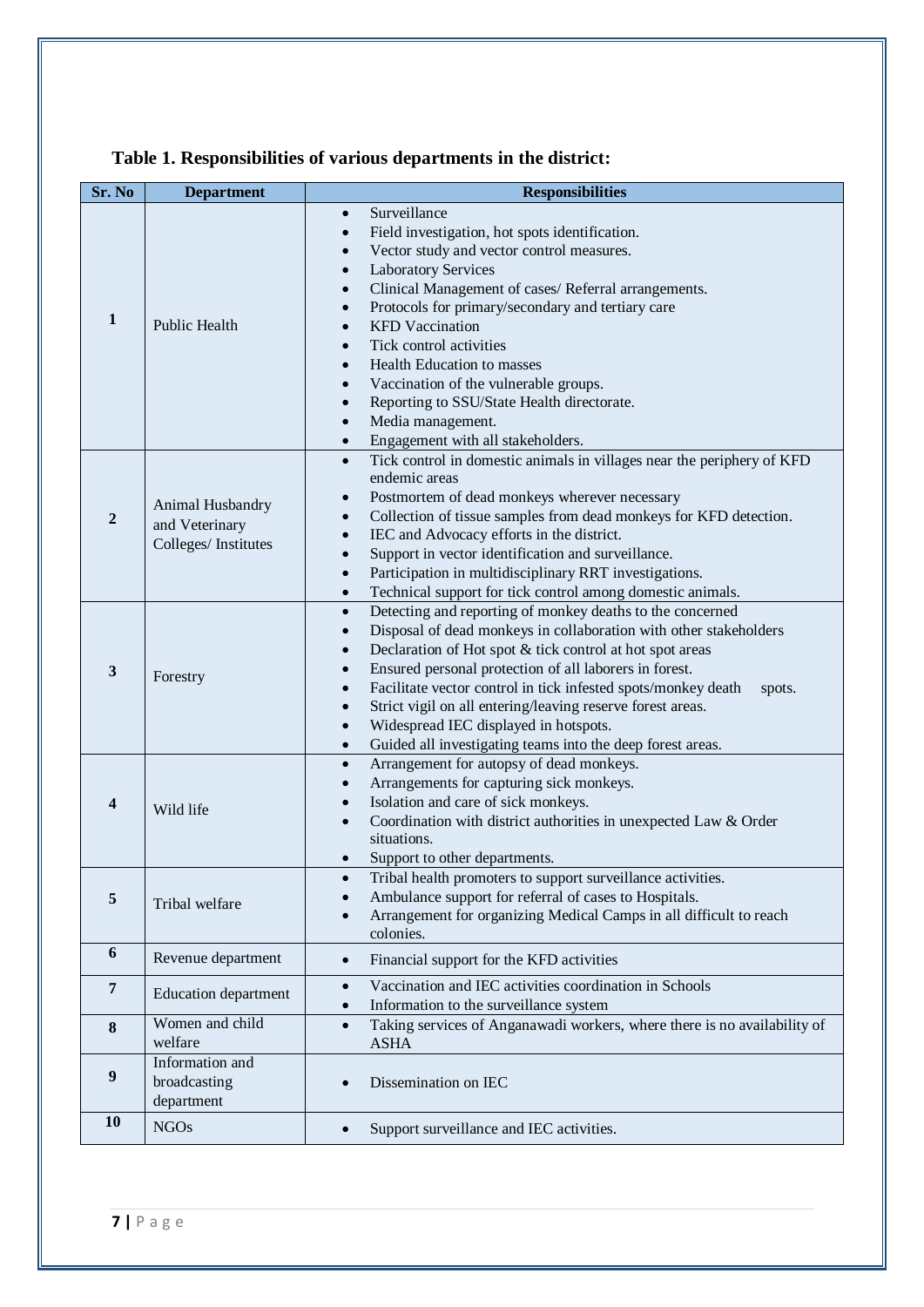#### **Important points to remember:**

# **Do's**

- Report monkey deaths to Animal husbandry/forest officials and /or Health Department OR Health Authority.
- Persons, who are visiting/working in the forest, should cover body with full clothes.
- Apply tick repellents like DMP oil to the exposed parts before going to forest.
- Wash the clothes and body with hot water and soap after returning from the forest.
- Report of incidence of the disease/deaths, which occurs as high fever with severe head ache and body ache to nearest health facility.
- Educate the villagers to avoid the forests areas where monkeys have died.
- Bring to the notice of the Health Department or Department Hospitals or Private Hospitals, regarding any serious cases in the villages or from KFD affected areas, which require immediate symptomatic treatment.
- Ectoparasite (tick) control in cattle and domestic animals will help in reducing the density of tick's population.

#### **Don'ts**

- Don't bring the leaves of trees from KFD infected area to the village for cattle bedding material.
- Don't visit the area where recent monkey death is been reported, especially an area where case of KFD has been reported in the past.
- Don't handle the infected monkey carcass by bare hand without personal protective equipment.

#### **For Further Reading:**

- *1. Banerjee, K. The Arbovirus: Epidemiology and Ecology, vol. III. Edited by T.P.Moualth, CRC Press, Inc, Boca Raton, Florida. 2011. pp.93-116.*
- *2. Boshell J, Rajagopalan PK, Patil AP, Pavri KM. Isolation of Kyasanur Forest disease virus from ixodid ticks: 1961-1964. Indian J Med Res. 1968 Apr;56(4):541-68.*
- *3. Directorate of Health and Family Welfare Services, Govt of Karnataka. Manual on Kyasanur Forest Disease. 2005.*
- *4. Geevarghese G, Mishra AC. Haemaphysalis ticks of India. 1st edition Elsevier publications. 2011.*
- *5. Goverdhan MK, Rajagopalan PK, Narasimha Murthy DP, Upadhyaya S, Boshell-M J, Trapido H, Ramachandra Rao T. Epizootiology of a Kyasnur Forest Disease in wild monkeys of Shimoga district, Mysore state (1957-1964). Indian J Med Res. 1974 Apr; 62(4):497-510.*
- *6. Mourya DT, Yadav PD, Patil YD. Highly infectious tick-borne viral diseases: Kyasanur forest disease and Crimean–Congo haemorrhagic fever in India. WHO South-East Asia Journal of Public Health. January-March 2014; 3 (1)*
- *7. Mourya. DT and Sandeep AB. Arboviral infectious: a threat for 21st century. In Major Tropical Diseases: Public health Prospective Broadway publication house Goa, 2015. pp:211-239.*
- *8. Trapido H. Kyasanur Forest disease: a new infection of man and monkeys in tropical India by a virus of the Russian spring summer-complex. Proceedings of the Ninth Pacific Science Congress. 1957;17:80-84.*
- *9. <https://www.cdc.gov/vhf/kyasanur/pdf/factsheet.pdf>*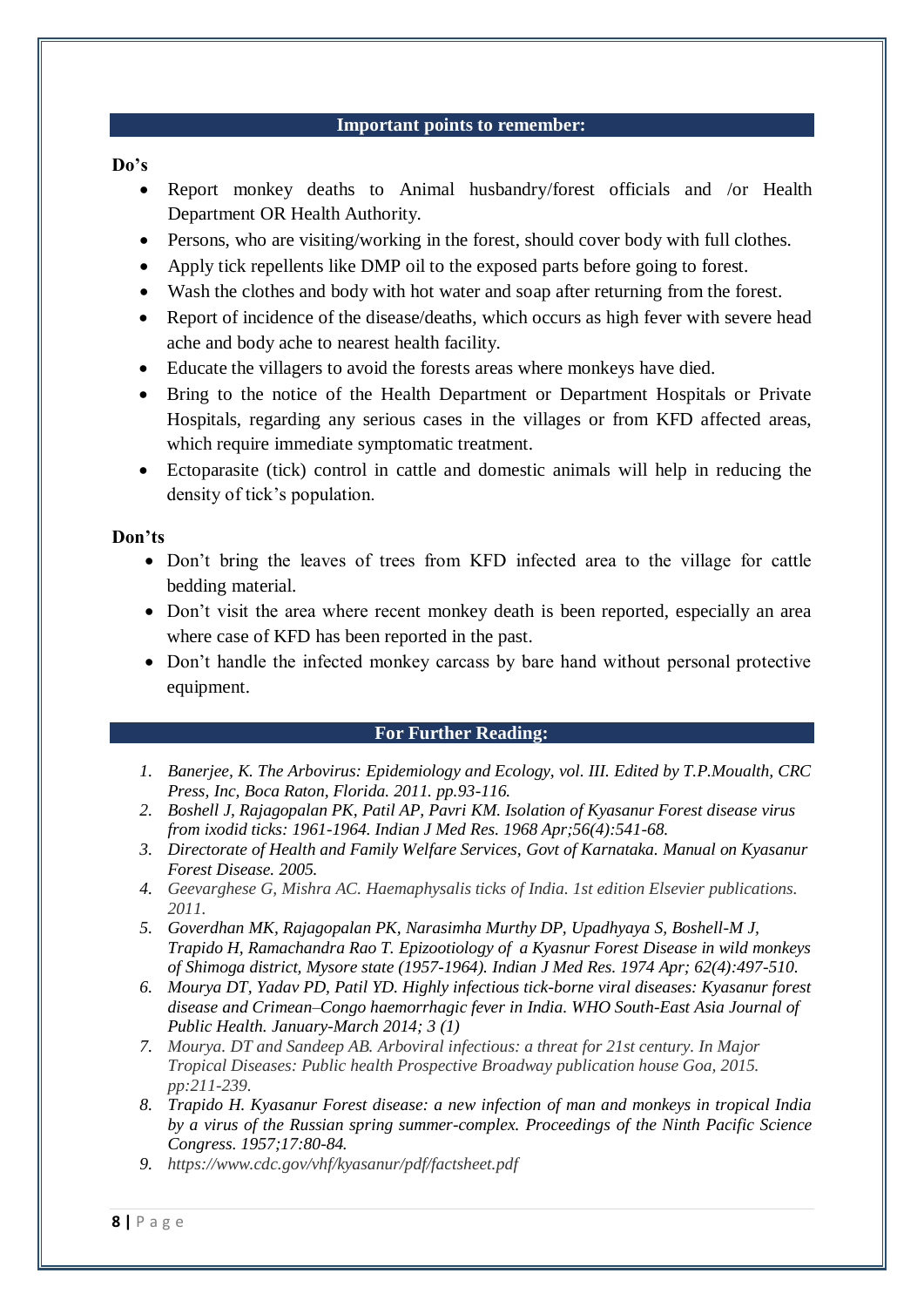**The expert group meetings for preparation of Guidelines for Prevention & Control of Kyasanur Forest Disease was held on 12.04.2017 and 20.02.2018 at NCDC Delhi. The following participants were worked on preparation of Guidelines for Prevention & Control of Kyasanur Forest Disease.**

| S. No.                                                                 | <b>Name</b>                    | <b>Designation &amp; Place of posting</b>                                                                 |  |
|------------------------------------------------------------------------|--------------------------------|-----------------------------------------------------------------------------------------------------------|--|
| 1                                                                      | Dr S Venkatesh                 | Ex-Director, NCDC, Delhi                                                                                  |  |
| 2                                                                      | Dr H K<br>Muniyellappa         | Ex-Joint Commissioner (Livestock Health), Department of Animal<br>Husbandry Dairying and Fisheries, Delhi |  |
| 3                                                                      | Dr Manoj<br>Murhekar           | Director, National Institute of Epidemiology (NIE), Chennai                                               |  |
| 4                                                                      | Dr S M Byregowda               | Director, Institute of Animal Health & Veterinary Biologicals (IAH<br>& VB), Bengaluru                    |  |
| 5                                                                      | Dr Rubina Bose                 | Deputy Drugs Controller (INDIA), Central Drugs Standard Control<br>Organization (CDSCO), New Delhi        |  |
| 6                                                                      | Dr N Balakrishanan             | Ex Joint Director, NCDC Bengaluru branch, Bengaluru                                                       |  |
| $\overline{\mathbf{z}}$                                                | Dr G Arunkumar                 | Prof. & Head, Manipal Center for Virus Research (MCVR), Manipal                                           |  |
| 8                                                                      | Dr B S Jayaram                 | Deputy Director, Animal Disease Surveillance Scheme (ADSS),<br>Hebbal, Bengaluru                          |  |
| 9                                                                      | Dr Pradip Awate                | State Surveillance Officer, IDSP, Maharasthra                                                             |  |
| 10                                                                     | Dr Utkarsh<br>Betodkar         | State Surveillance Officer, IDSP, Goa                                                                     |  |
| 11                                                                     | Dr Ashok M                     | Scientist, National Institute of Virology (NIV), Bengaluru Unit,<br>Bengaluru                             |  |
| 12                                                                     | Dr A. Sukumaran                | State Epidemiologist, IDSP, Kerala                                                                        |  |
| 13                                                                     | Dr Kiran S K                   | Taluk Health Officer, Thirthahalli, Shivamogga, Karnataka                                                 |  |
| 14                                                                     | Dr Arun Kumar<br>Bansal        | HOD & Additional Director, Malariology & Coordination Division,<br>NCDC, Delhi                            |  |
| 15                                                                     | Dr Mala Chhabra                | Ex HOD & Additional Director, Zoonosis Division, NCDC, Delhi                                              |  |
| 16                                                                     | Dr A Shrivastava               | HOD, Centre for Environmental and Occupational Health Division,<br>NCDC, Delhi                            |  |
| 17                                                                     | Dr Pradeep<br>Khasnobis        | Joint Director, CSU (IDSP), NCDC, Delhi                                                                   |  |
| 18                                                                     | Dr Naveen Gupta                | HoD, Zoonosis Division, NCDC, Delhi                                                                       |  |
| 19                                                                     | Dr Arti Bahl                   | Joint Director, Epidemiology Division, NCDC, Delhi                                                        |  |
| 20                                                                     | Dr Sanket V<br>Kulkarni        | Deputy Director, CSU (IDSP), NCDC, Delhi                                                                  |  |
| 21                                                                     | Dr Ruchi Jain                  | Deputy Director, CSU (IDSP), NCDC, Delhi                                                                  |  |
| 22                                                                     | Dr Simmi Tiwari                | Deputy Director, Zoonosis Division, NCDC, Delhi                                                           |  |
| 23                                                                     | Dr Monil Singhai               | Assistant Director, Zoonosis Division, NCDC, Delhi                                                        |  |
| 24                                                                     | Dr Mahesh<br>Waghmare          | Assistant Director, Microbiology Division, NCDC, Delhi                                                    |  |
| 25                                                                     | Dr Ajit Shewale                | Assistant Director, Zoonosis Division, NCDC, Delhi                                                        |  |
| 26                                                                     | Dr Ashok Kumar<br>Talyan       | EIS Officer, NCDC, Delhi                                                                                  |  |
| 27                                                                     | Dr Rajkumari<br>Mandakini Devi | Deputy Assistant Director, Zoonosis Division, Delhi                                                       |  |
| 28                                                                     | Dr C S Sahukar                 | Veterinary Consultant, Zoonosis Division, Delhi                                                           |  |
| 29                                                                     | Dr Nataraju S M                | Veterinary Consultant, CSU (IDSP), NCDC, Delhi                                                            |  |
| *Experts from various specialities have contributed in relevant areas. |                                |                                                                                                           |  |

**9 |** P a g e